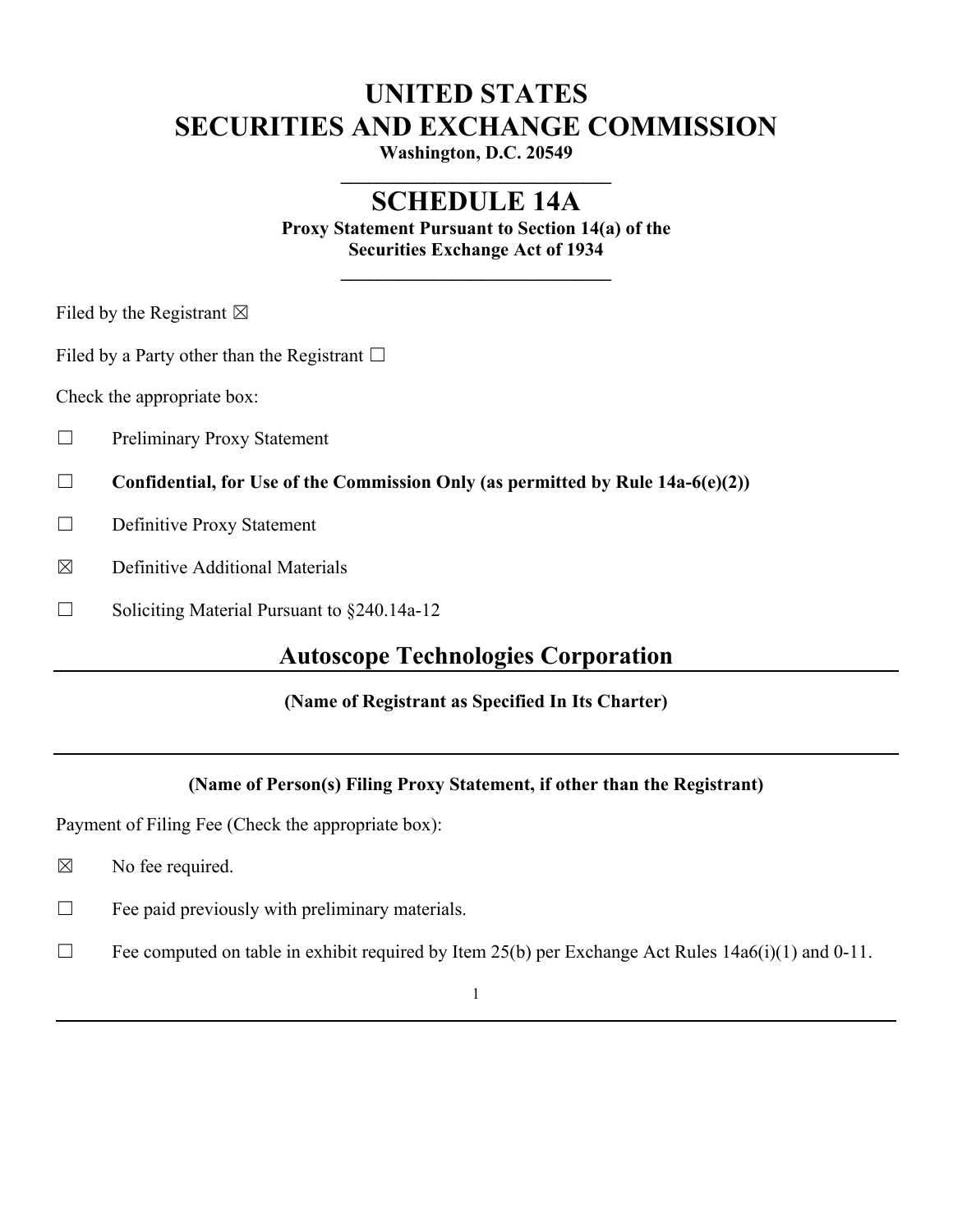#### **Explanatory Note**

### **SUPPLEMENT TO THE DEFINITIVE PROXY STATEMENT, DATED APRIL 29, 2022**

### **FOR THE ANNUAL MEETING OF SHAREHOLDERS TO BE HELD ON MAY 10, 2022**

Autoscope Technologies Corporation (the "Company") is filing this Supplement (the "Supplement") with the U.S. Securities and Exchange Commission ("SEC") in connection with the solicitation of proxies from its shareholders for its 2022 Annual Meeting of Shareholders (the "Annual Meeting") to be held on May 10, 2022. The Company filed a definitive proxy statement and a definitive form of proxy card with the SEC on March 22, 2022 in connection with its solicitation of proxies to be used at the Annual Meeting (the "Proxy Statement"). In addition, the Company filed a Supplement to its Proxy Statement on April 18, 2022 (the "First Supplement"). This Supplement should be read in conjunction with the Proxy Statement and the First Supplement.

The Company is filing this Supplement to correct a table under the heading "Corporate Governance - Board Committees" on page 10 to delete the name of Joseph P. Daly and about "Proposal 5 – Approval of the Autoscope Technologies Corporation 2022 Stock Option and Incentive Plan." All capitalized terms used but not defined in this Supplement have the meanings ascribed to them in the Proxy Statement.

#### **Corporate Governance – Board Committees**

The table under the heading "Corporate Governance – Board Committees" on page 10 is hereby revised to delete the name of Joseph P. Daly as a member of the Audit Committee and the Compensation Committee, and footnote 1 to the table is hereby amended and restated to read in its entirety as follows:

Mr. Bracke was appointed Chair of the Audit Committee on November 1, 2016. Before the effective date of the holding company reorganization in July 2021, the ISNS Audit Committee consisted of Mr. Bracke, Paul F. Lidsky, Andrew T. Berger, and Mr. Davis. Since the effective date of the reorganization, the Autoscope Audit Committee has consisted of Mr. Bracke (Chair), Mr. Davis, Mr. Lidsky (until his resignation from the Autoscope and ISNS Boards effective on December 31, 2021), and Mr. VanDerBosch.

Footnote 2 to the table is hereby amended and restated to read in its entirety as follows:

(2) Mr. Davis was appointed as Chair of the Compensation Committee effective on July 21, 2021. Before the effective date of the holding company reorganization in July 2021, the ISNS Compensation Committee consisted of Mr. Lidsky (Chair), Mr. Bracke, Mr. Berger and Mr. Davis. Since the effective date of the reorganization, the Autoscope Compensation Committee has consisted of Mr. Davis (Chair), Mr. Lidsky (until his resignation from the Autoscope and ISNS Boards effective on December 31, 2021), Mr. Bracke, and Mr. VanDerBosch (who was appointed to the Compensation Committee on February 1, 2022).

2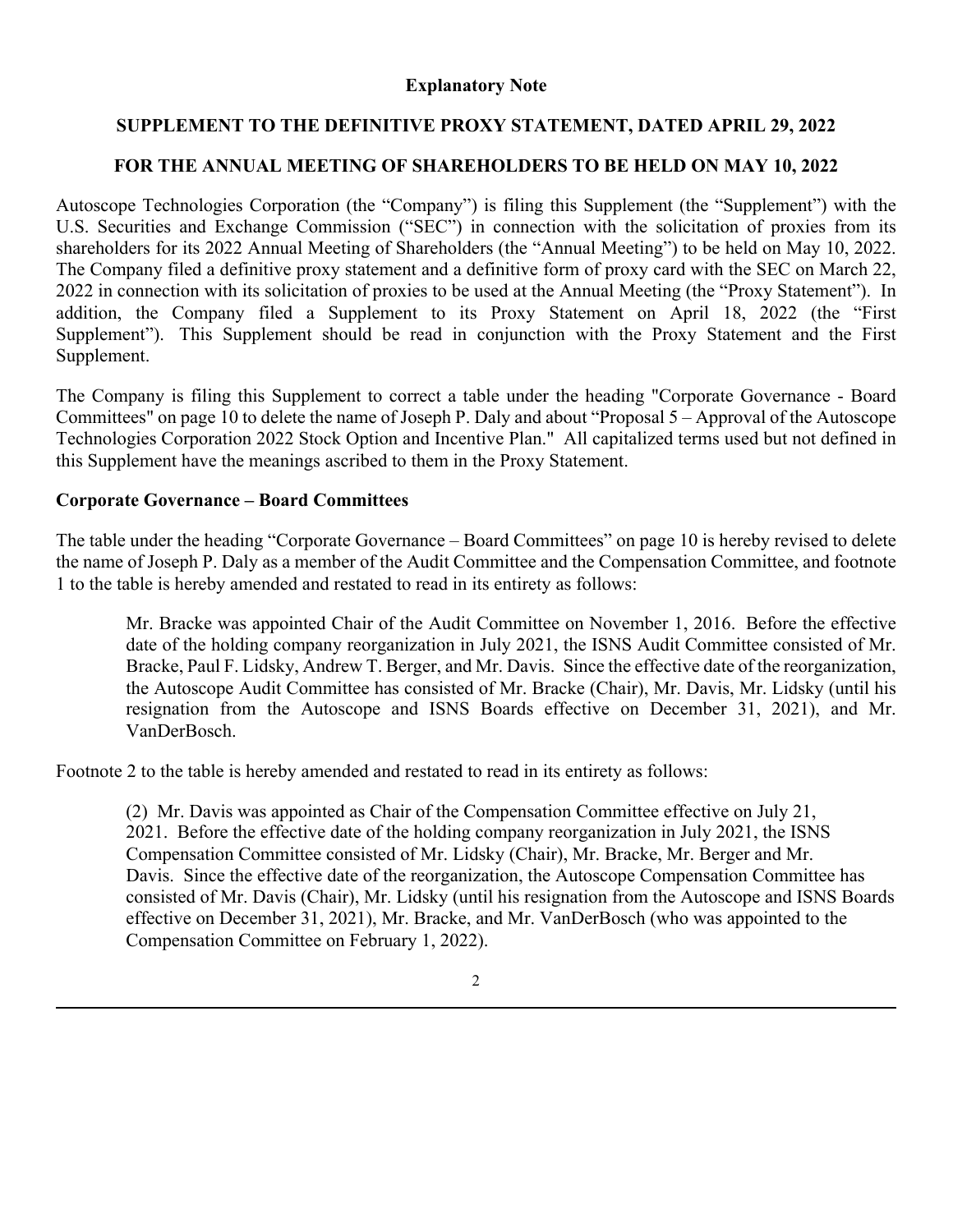### **Proposal 5 – Approval of the Autoscope Technologies Corporation 2022 Stock Option and Incentive Plan – Summary of the 2022 Stock Plan**

The Company's Board of Directors has amended the 2022 Stock Plan to change the number of shares of common stock subject to the 2022 Stock Plan to 500,000 shares rather than 1,000,000 shares. The first sentence under the heading "Proposal 5 – Approval of the Autoscope Technologies Corporation 2022 Stock Option and Incentive Plan – Summary of the 2022 Stock Plan – Shares Eligible for Awards" on page 33 of the Proxy Statement is hereby amended and restated to read in its entirety as follows:

The maximum number of shares of Autoscope's common stock that may be issued under all stock-based awards made under the 2022 Stock Plan will be 500,000 shares.

In addition to reducing the number of shares subject to the 2022 Stock Plan, the Company's Board of Directors has amended the 2022 Stock Plan to change the effect of a Change in Control on awards granted under the 2022 Stock Plan. The first paragraph under the heading "Proposal 5 – Approval of the Autoscope Technologies Corporation 2022 Stock Option and Incentive Plan – Summary of the 2022 Stock Plan – Change in Control" on page 34 of the Proxy Statement is hereby amended and restated to read in its entirety as follows:

Unless otherwise provided by the Compensation Committee, in the event of a "Change in Control" (as that term is defined in the 2022 Stock Plan), the following shall occur immediately as of the effective date of such Change in Control:

- any and all awards granted will be, as nearly as may reasonably be, automatically converted into the same type of award to acquire the kind and amount of shares of stock or other securities or property (including cash) which the recipient of the award would have owned or been entitled to receive had the awards been exercised or realized in full immediately before the effective date of the Change in Control;
- all outstanding awards will vest and/or continue to vest in the manner set forth in the applicable agreement evidencing such awards; and
- appropriate adjustment shall be made in the application of the provisions of all outstanding awards with respect to the rights and interests thereafter of each recipient, to the end that the provisions set forth in each award agreement shall thereafter correspondingly be made applicable, as nearly as may reasonably be, in relation to any shares of stock or other securities or property (including cash) thereafter deliverable under the award.

The other information in the Proxy Statement and the First Supplement is not affected by this Supplement.